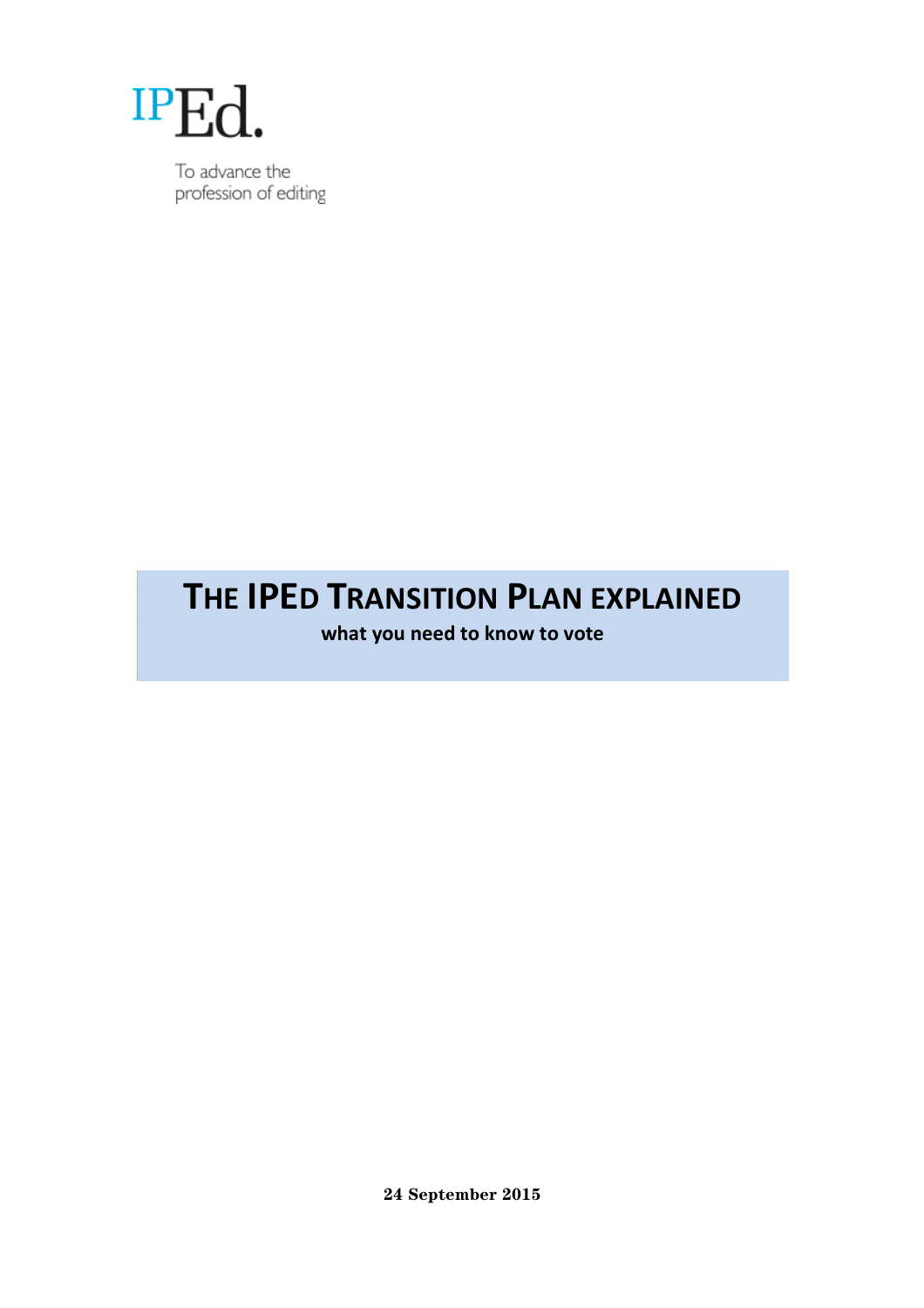# **INTRODUCTION**

# **1. What is the vote about?**

Members of all member societies of IPEd will vote, during October to early November, on whether their societies should approve the IPEd Transition Plan.

The intent of the IPEd Transition Plan is that IPEd will change its constitution to become the national, direct membership organisation representing Australian editors, and receive the members and funds of the member societies that approve the plan. The participating societies will become branches of IPEd, and continue to run their local activities much as they do now.

The new structure of IPEd, managed through a national office, will provide and administer a membership and event management system, and branches will be relieved of the administration of membership records, subscriptions, the editorial services directory or freelance register, and all accounting and banking work. A national executive officer will play a major role in advocating on behalf of, and representing, the national membership of editors to industry sectors and government.

## **2. It's easy to vote**

The accompanying information that you will receive from your society tells you how, when and where you may vote on whether your society should approve the IPEd Transition Plan. Please read that information carefully, and then participate in the vote.

# **3. This document**

This explanatory document explains the Transition – first at a summary level, then in more detail. So you may read as much as you need to understand the plan, its benefits and any risks.

The rest of this document contains:

- A. The Transition in summary
- B. The Transition in detail
- C. Financial aspects

## **4. White papers**

The following white papers, on which this document is based, are available on the IPEd website at **[IPEd Transition white papers](http://www.iped-editors.org.web10.pbstaging.com/About_IPEd/IPEd_Review/IPEd_White_Papers.aspx)**:

Principles of governance and operations

Constitution

By-laws

Communication

Membership

Professional development

Accounting and banking principles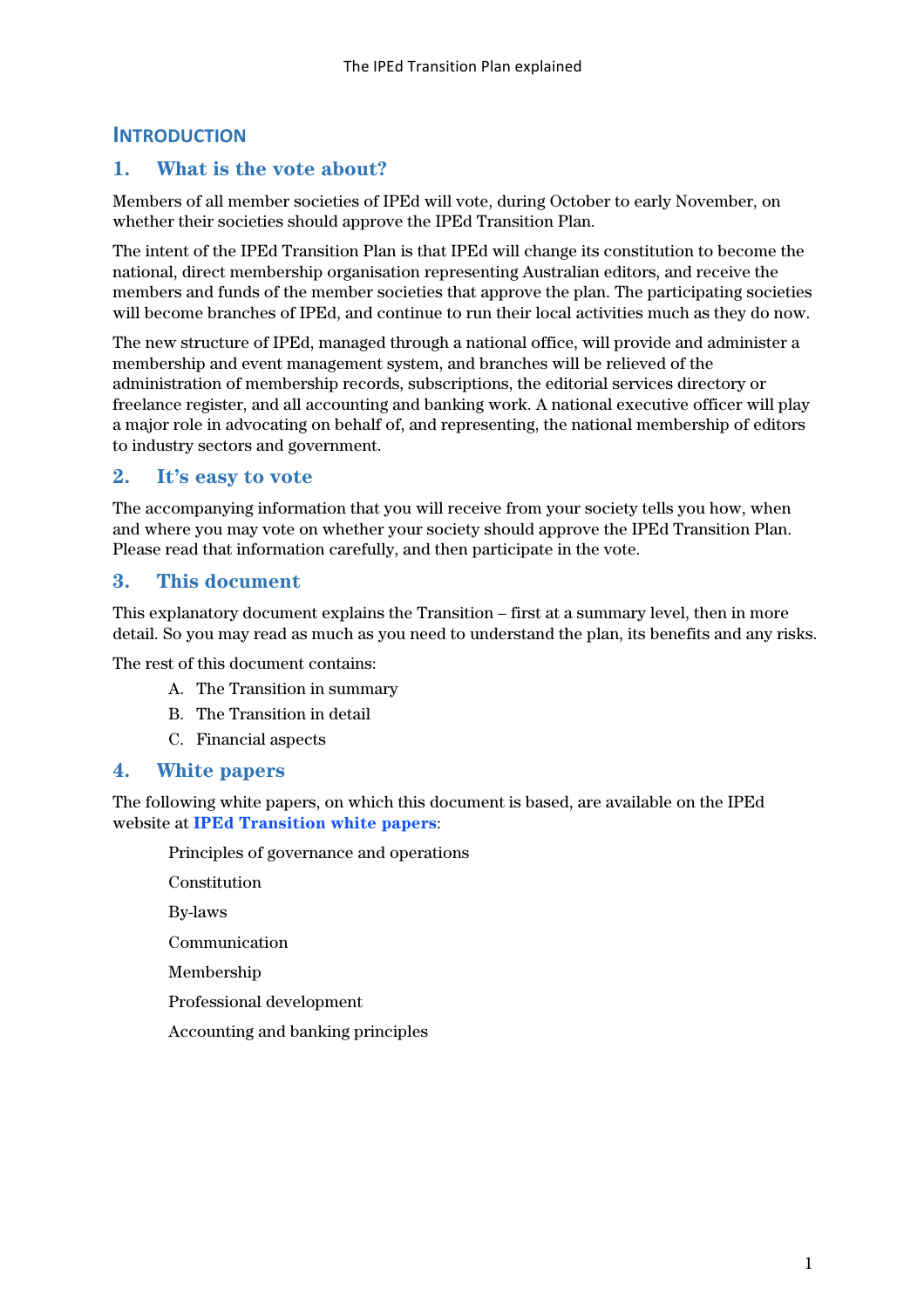# **A. THE TRANSITION IN SUMMARY**

# **A.1 What is the Transition?**

- Direct membership of IPEd, a national organisation with branches running their activity programs as at present
- A staged transition with essential administrative support functions for branches relating to membership, events, an editorial services directory (ESD), accounting and banking being implemented immediately, while other functions relating, for example, to professional development will evolve over time
- A comprehensive membership system for member records, subscription management, event registration, ESD, member emailing and newsletters
- A strong national voice for editors, with an active program of advocacy and representation to industry sectors and government
- Strong and consistent national voice in matters of advocacy.

## **A.2 What will happen and when – the legal steps**

October–November 2015

- Members of each society will vote on the Transition Plan.
- 17 November 2015
	- IPEd Councillors, representing the member societies, will record their votes in an IPEd special general meeting and the result will be announced.

18 November–30 June 2016

- IPEd Council will announce the vote results.
- Societies will appoint the initial IPEd councillors, AB representatives and other committee members for their successor branches.
- Societies will transfer membership and assets to IPEd.
- Societies will initiate wind-up proceedings.
- IPEd Council will recruit national staff.

## **A.3 The key reasons for the Transition**

- IPEd as it stands lacks the capability to meet its objectives.
- Volunteer burnout is a major issue.
- The Transition Plan addresses these issues by enabling IPEd to:
	- o advance the profession of editing with a strong united voice through a comprehensive advocacy plan and national communication with members
	- o maintain and promote our national accreditation scheme and mentoring program
	- o maintain and promote *Australian Standards for Editing Practice*
	- o relieve branch committees of onerous administrative tasks through system efficiencies and national contract staff, enabling a focus on policies and programs
	- $\circ$  advance the quality, skills and expertise of its members with a wide-ranging and equitable professional development program.

## **A.4 The new IPEd and branch structure**

- Members will be direct members of IPEd, assigned to branches that replace their societies, with voting members having a vote in branch and IPEd general meetings.
- Branch members elect their committees, and branches appoint their councillors and Accreditation Board delegates.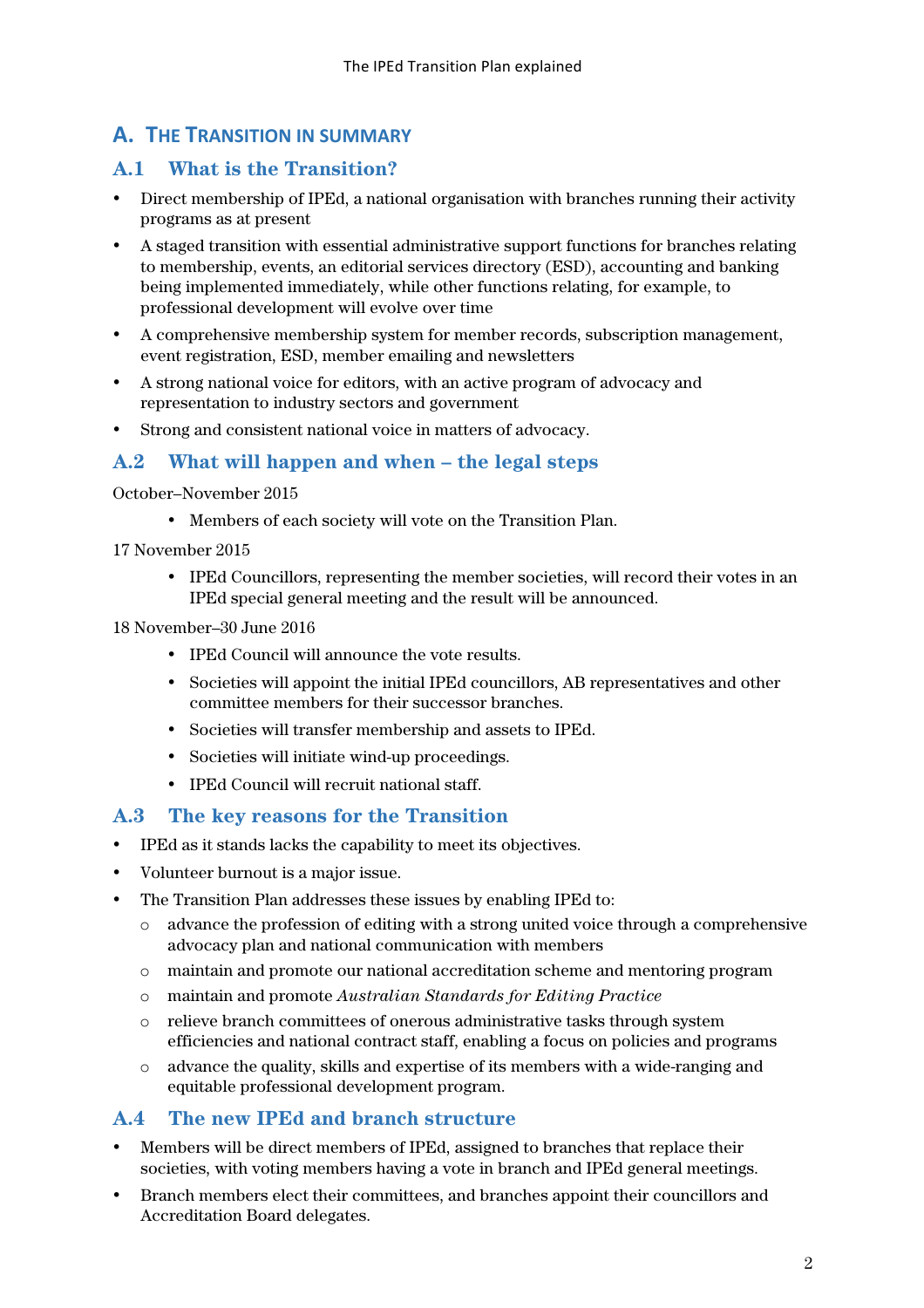- Branches will operate much as the societies do, and may retain their society name.
- New branches and sub-branches may be formed.
- IPEd's council and committees will continue, with a new Membership committee.
- A contract Executive Officer, Membership Officer and Finance Officer will be added to the national staff.
- The Executive Officer will have a major advocacy role, and manage IPEd operations.

# **A.5 Changes in IPEd functions and services**

The Transition will enable IPEd to provide functions and services it is unable to provide at present:

- national advocacy and promotion of the profession to the publishing and other sectors that require editorial services
- reduction of volunteer burnout through administrative support staff and systems that relieve branches of the administration of membership, subscriptions, event registrations, freelance registers or editorial services directories, and accounting and banking
- nationally coordinated and equitable professional development
- a national editorial services directory.

# **A.6 The transfer of members**

- All members of participating societies become members of IPEd on the Transition Date, 1 July 2016.
- Societies members are automatically assigned the equivalent IPEd membership category and membership anniversary date.
- Society members will have credits against IPEd fees for any unexpired society subscriptions.
- IPEd membership fees for the 2016–17 financial year will be:

| \$135<br>Associate<br>\$65<br>Student<br>\$360<br>Corporate 2–3 editorial staff<br>\$720<br>4–6 editorial staff<br>\$1260<br>7–10 editorial staff | Professional | \$180 |
|---------------------------------------------------------------------------------------------------------------------------------------------------|--------------|-------|
|                                                                                                                                                   |              |       |
|                                                                                                                                                   |              |       |
|                                                                                                                                                   |              |       |
|                                                                                                                                                   |              |       |
|                                                                                                                                                   |              |       |

| • Concessional subscriptions will be available: |      |  |
|-------------------------------------------------|------|--|
| Retired or temporary leave $(> 6$ months)       | \$85 |  |
| Concession-card holders                         | \$65 |  |
| Hardship                                        | \$65 |  |

# **A.7 How will it all work?**

- Initial branches will be formed from each present society.
- Membership records and responsibility for maintaining the system will transfer to national office.
- Each society will appoint the initial branch committee, IPEd councillor and Accreditation Board delegate for its successor branch.
- Branch committees will run their activity programs, as society committees do now. The national staff will relieve them of administering membership, subscriptions, event registrations, the ESD and accounting and banking.
- The Executive Officer will manage national staff, coordinate communication, advocacy and promotional programs, and develop strategy and plans with the council.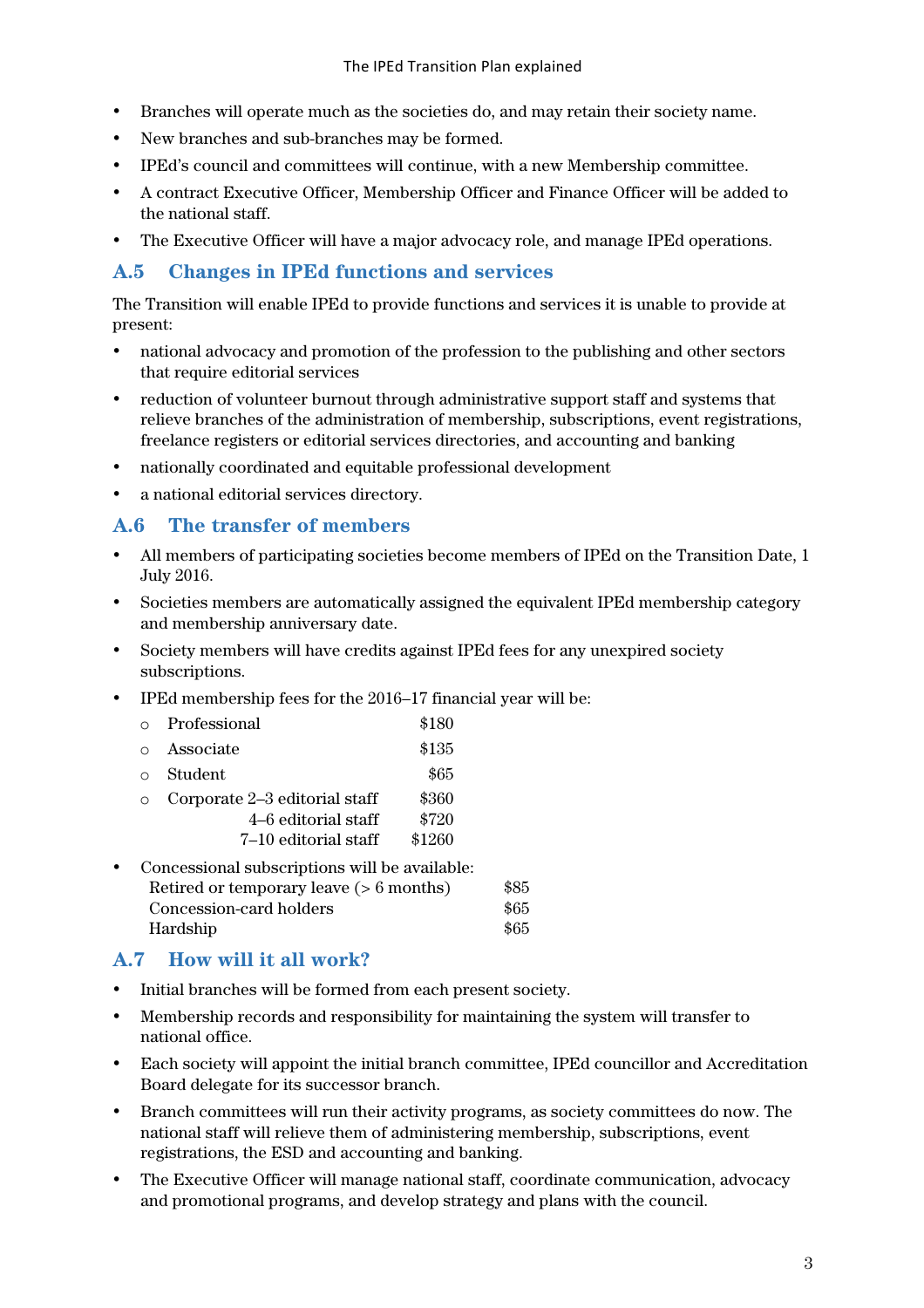- IPEd's Finance Officer will guide branch committees in preparation of budgets and process their purchases and expenses.
- Branch committees will gradually cooperate with the national office and other branches to develop more coordinated policies and programs for professional development, newsletters etc.
- Branches will be able to propose the formation of sub-branches to serve more remote members.
- All voting members will have votes in both branch and IPEd general meetings. Technology such as webinars will be used to enable members across Australia to participate in and vote at IPE general meetings.

# **A.8 What will change for members?**

IPEd will provide:

- a stronger national voice in advancing the professional of editing
- consistency in membership categories and benefits, and increased promotion of accreditation and editorial standards
- the efficiencies of shared systems and resources, enabling adequate funding of standards development, training and mentoring
- relief from onerous administrative tasks, so reducing volunteer burnout and allowing a focus on policies and programs
- more equitable access to professional development and other IPEd-sponsored programs
- listing in, and access to, the national editorial services directory
- convenient member self-service for subscriptions, event registrations and the ESD
- improved communication, networking and sharing of ideas across the branches.

## **A.9 Disadvantages and risks**

**Loss of control of accumulated funds?** No, ultimately branches will be able to decide how much to transfer directly to IPEd and how much they may wish to reserve for branch control.

**Loss of identity and local culture?** Branches may choose to retain their society's name. Normal branch activities such as monthly meetings and training programs will still be under the control of the branch committees.

**Large branches subsidising smaller branches?** No, issues relating to the editing profession are not conditional on location and it is in the interest of all editors to strive towards equality of training, job opportunities and advocacy efforts, regardless of branch or location.

**What if my society doesn't approve the Transition Plan?** If the majority approve the plan, but your society does not, it will have the option to hold another vote or, failing this, individual members may choose to join IPEd as well as, or instead of, their own society.

**What if the Transition Plan is not voted in?** IPEd's reputation and voice could suffer, and the accreditation and standards programs could lose their perceived value.

# **A.10 Consequences if the Plan is not approved**

- IPEd and member societies would need to reconsider how current shortcomings can be addressed, not least its inadequate funding.
- It may be necessary to reassess the priority of core functions that can be undertaken with limited resources.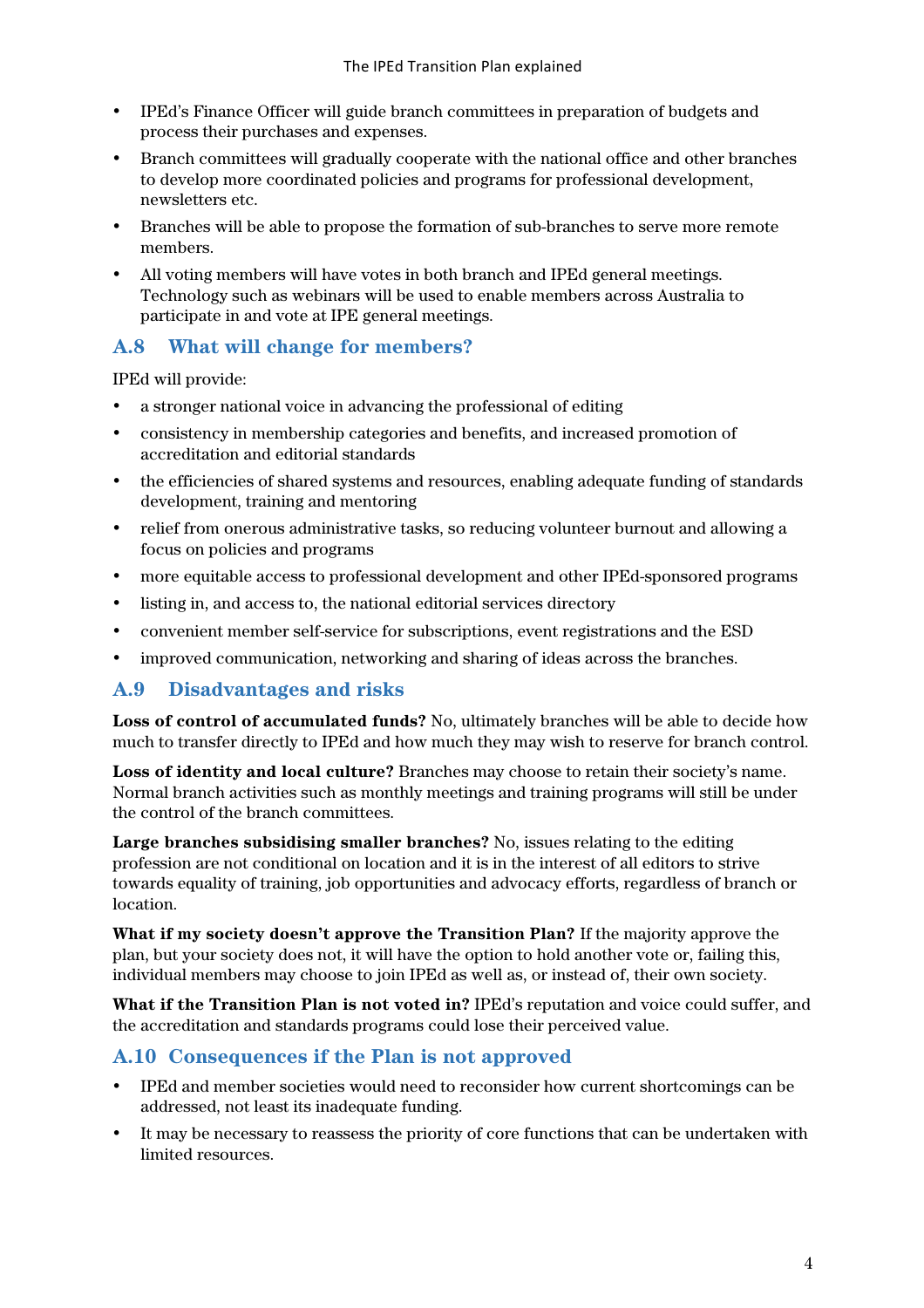# **B.** THE TRANSITION IN DETAIL

# **B.1 What is the Transition?**

The main features of the Transition Plan are as follows:

- It provides an IPEd constitution that enables direct membership for editors, branches replacing their predecessor societies, and the ability to form sub-branches and special interest groups.
- It will take a gradual, staged approach to the transition to an IPEd direct membership, as a national professional association. The initial stage would include the essential elements to form the foundation for an IPEd that supports branches with a full range of administrative and professional support functions. Most importantly, this stage would provide for:
	- o branches undertaking the functions of their predecessor societies, and running their activity programs in much the same way
	- o contract national staff:
		- an executive officer to advocate on behalf of, and represent, the member editors to industry sectors and government and manage IPEd's operations
		- a membership officer to administer membership and the editorial services directory
		- a finance officer handling all accounting and banking
		- a contract secretary (as at present)
		- a contract communication officer (as at present)
	- o a centralised and comprehensive membership system, providing membership records, subscriptions management, an editorial services directory, and event registration and records, , administered by contract staff, thus relieving branch committees from those tasks
	- o centralised accounting and banking, so that branch committees are relieved of all income collection, submitting invoices and expense claims to the national office for payment and accounting.
- Those national functions and services would provide:
	- o a strong national voice and image for editors
	- o a single membership structure
	- o event management and registration
	- o a national editorial services directory
	- $\circ$  a national membership database and functions enabling national and branch newsletters
	- o efficient access to members-only information
	- o very efficient financial management.
- IPEd would continue to provide existing functions and services, including the accreditation scheme and standards development.
- The governance principles, framed in the constitution and by-laws, would provide branches with a great deal of flexibility in running their activities to suit their members and the local environment.

After the initial stage, other activities related to communication and professional development will gradually evolve into more centralised cohesive programs.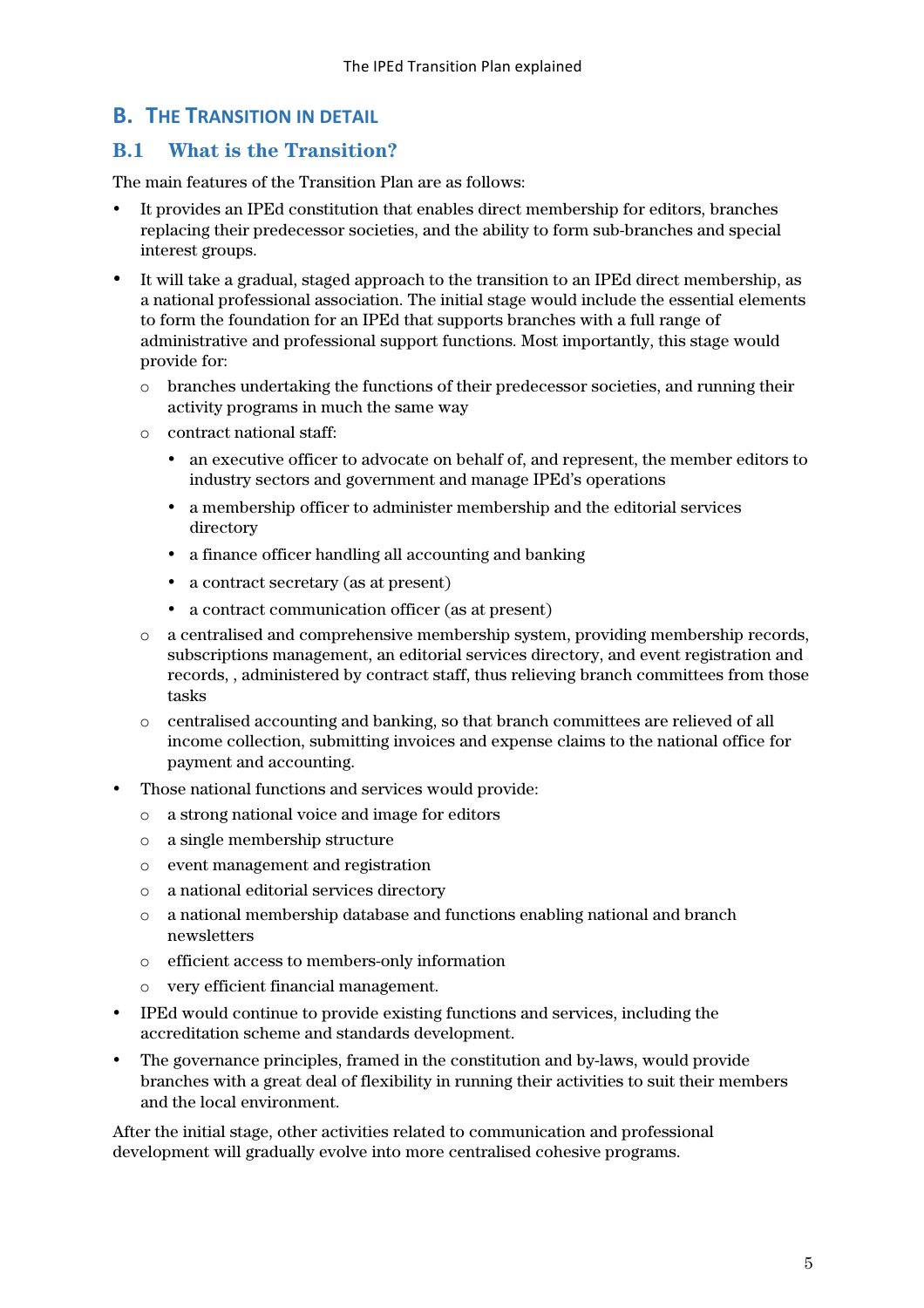## **B.2 What will happen and when – the legal steps**

Your society's information will provide the details of how you may vote.

To approve the Transition Plan, each member society of IPEd must vote on special resolutions that:

- approve the Plan
- provide that, if the Plan is approved by societies who together represent at least 75% of all society members, the society will transfer its members and assets to IPEd
- agree that if the Transition Plan is approved and implemented, the society will make the application required by their state or territory legislation to cancel its incorporation or voluntarily wind up.

The process will be as described below.

#### **Step 1: Individual society members vote**

Each society will hold a vote on special resolutions in accordance with their constitution and governing legislation. Your society's information accompanying this document explains how and when you may vote. For a society to approve the Transition Plan, at least 75% of the member votes cast must be for approval.

#### **Step 2: IPEd member societies take their societies' vote results to an IPEd SGM**

When your society's voting results are declared, the society will vote accordingly at an IPEd special general meeting, scheduled for 17 November. At that meeting, a special resolution will be moved. This resolution will provide:

*That the member societies of IPEd approve the IPEd Transition Plan, and agree that the necessary revised constitution shall come into effect on 1 July 2016, which will be the Transition Date.*

Each member society will, according to the current IPEd constitution, be allocated a number of votes according to the proportion that its membership is of the membership of all societies. The formula used is:

*(Number of society members as at 31 May 2015) divided by 15*

On 31 May 2015, the total membership of all societies was 1584. Divided by 15 and rounded means the total number of society votes is 106. The votes allocated to each society will be:

|              | <b>Members as at 31/05/2015</b> | <b>IPEd votes</b> |
|--------------|---------------------------------|-------------------|
| CSE          | 180                             | 12                |
| <b>NSW</b>   | 354                             | 24                |
| Qld          | 270                             | 18                |
| <b>SA</b>    | 115                             | 8                 |
| Tas          | 28                              | $\overline{2}$    |
| Vic          | 560                             | 37                |
| <b>WA</b>    | 76                              | 5                 |
| <b>TOTAL</b> | 1583                            | 106               |

To pass, the IPEd special resolution must have votes in favour that are at least 75% of 106; that is, 80 votes or more.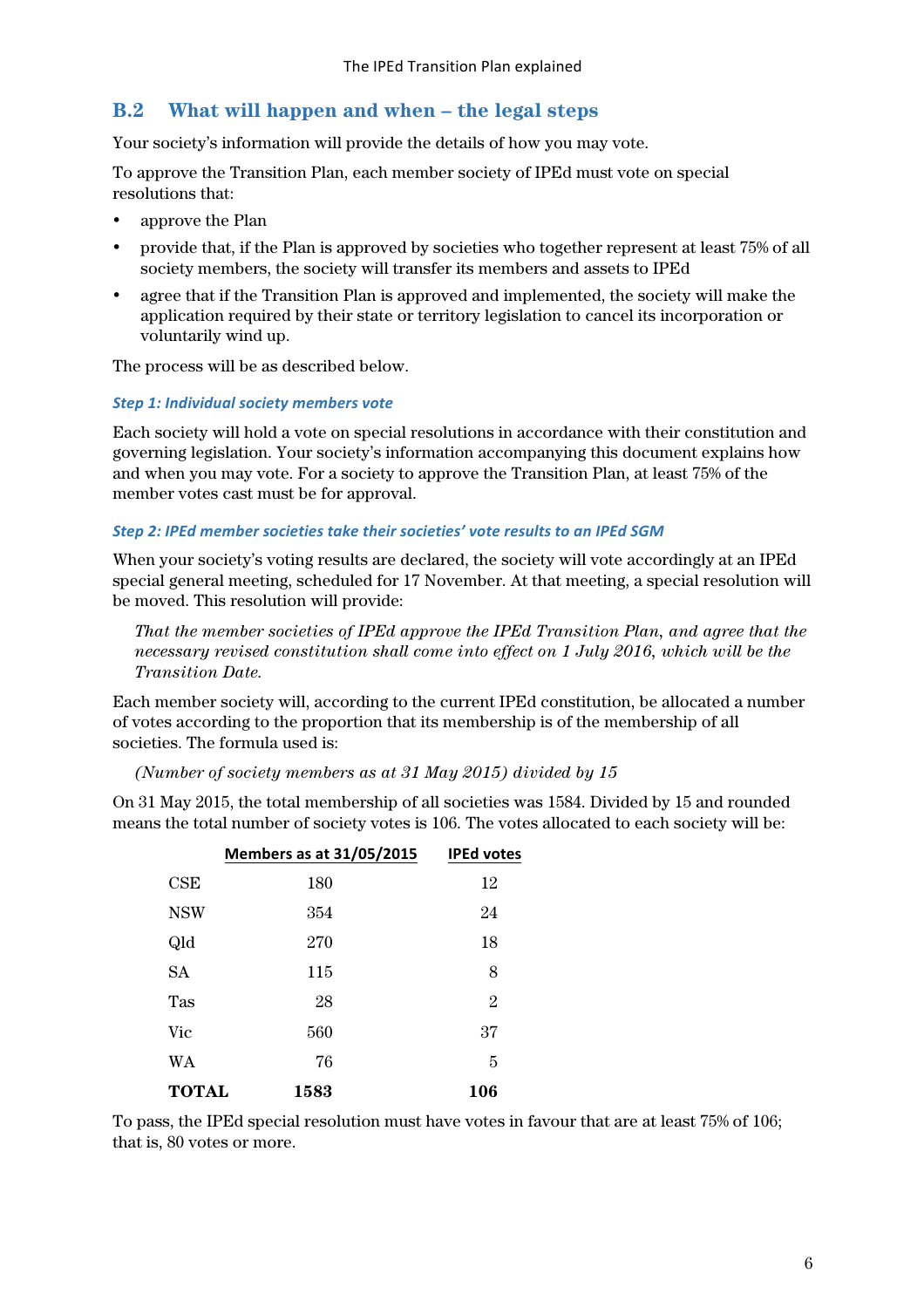### **Step 3: The Transition Period**

If the IPEd special resolution passes, the societies that vote for the Transition Plan (the 'participating societies') will have the period from 18 November 2015 till 30 June 2016 to prepare for the transition to becoming a branch of the restructured IPEd. This would include preparing to provide membership data to IPEd for import to the membership system, electing the initial committee members for their successor branch, and deciding on an initial IPEd councillor and Accreditation Board delegate for the branch. Societies will also decide the proportion, if any, of their surplus funds that are to be reserved for uses determined by their successor branch.

During the transition period, IPEd would advertise for and select the additional contract staff required, set up the contracts for the membership system, and coordinate with the societies the definition of the required membership data.

During the transition period, societies that voted against the Transition Plan will have the opportunity to decide whether to hold a second vote on the Transition Plan. This is because, with the knowledge that other societies and IPEd are proceeding to implement the plan, members may wish to change their minds. If they do hold a second vote and approve the plan, they will become participating societies and prepare for the transition.

#### **Step 4: Transition date and beyond**

On the Transition Date, 1 July 2016, societies that have not approved the Plan will no longer be eligible for IPEd membership. Individual members of such societies could apply for membership, selecting an existing branch or being allocated to a holding branch.

Participating societies will continue as members of IPEd, but solely to complete the transfer of their membership records to IPEd, and to complete the transfer of all funds and other assets to IPEd, with physical assets remaining in the control of the branches.

The branch committees elected by their society prior to the Transition Date will take over the running of their branches, and become familiar with working with the national staff and processes.

The IPEd councillors appointed by the participating societies for the initial branches will hold initial meetings and coordinate with the national staff.

## **B.3 The key reasons for the Transition**

This proposal is the product of the review of IPEd begun in August 2012 as a result of serious concerns about lack of finance and volunteer burnout within IPEd and the society committees. A small Phase One Working Party surveyed the societies and identified the belief that IPEd had an important national role, but needed to change in order to fulfil this role.

This review listed six key functions of IPEd:

- 1. to maintain a viable national accreditation scheme
- 2. to maintain *Australian Standards of Editing Practice* (the *Standards*)
- 3. to promote the national accreditation scheme and the *Standards* to editors and industry
- 4. to promote the editing profession nationally
- 5. to advance the quality, skills and expertise of members of the editing profession
- 6. to ensure that national issues of relevance to the editing profession are responded to.

IPEd as it now stands lacks the current and future capacity to meet all six functions. There is a risk that, without adequate advocacy and representation, the value of accreditation and the national standards would be depreciated, and the position of editors in the rapidly changing publishing and media industry sectors much weakened.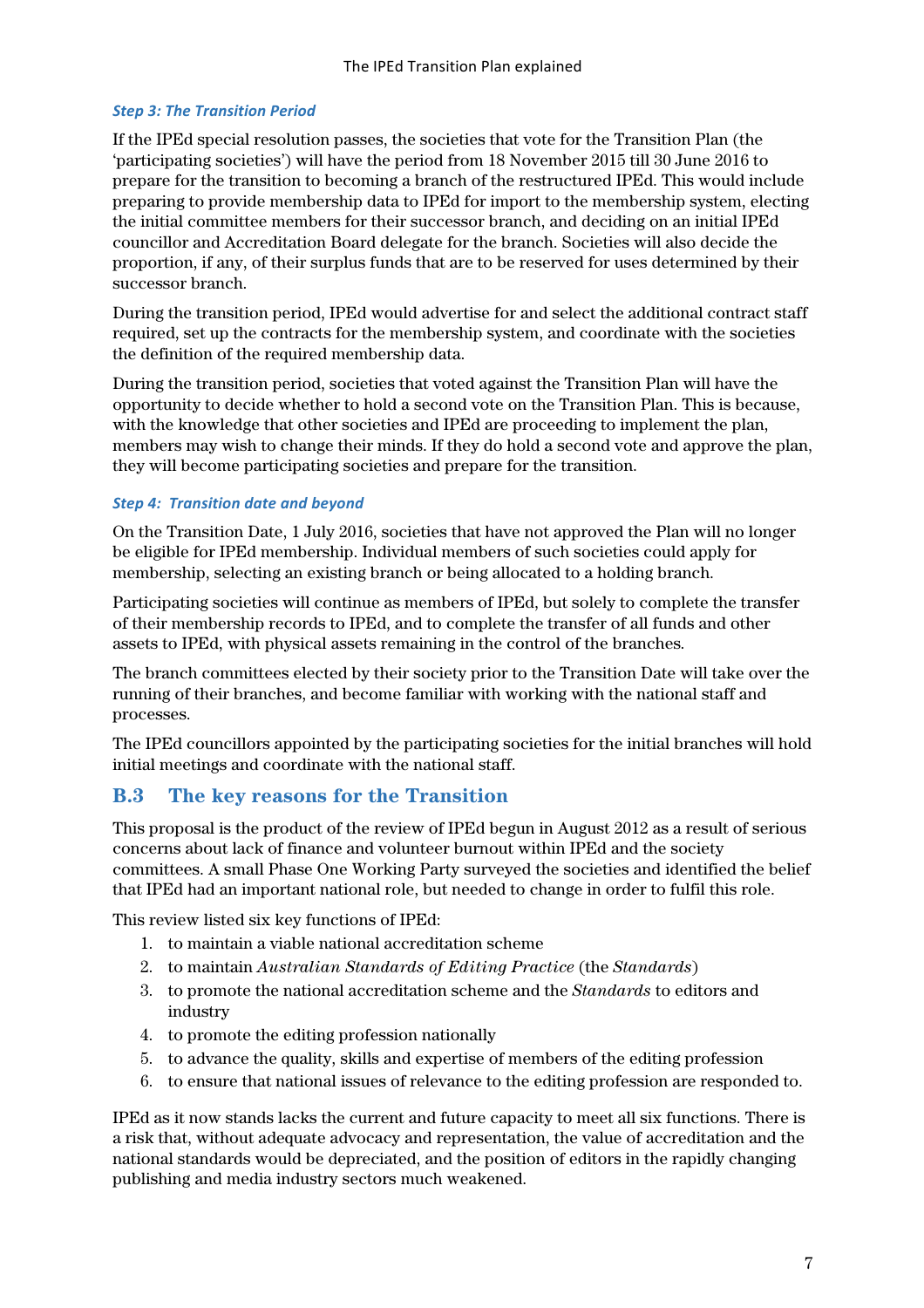The IPEd review working parties came to the conclusion that not only did IPEd's funding need to be increased, but IPEd as a national direct membership body representing editors would have a much stronger voice and a clearer image. Also, by IPEd providing effective and efficient administrative systems and support, the reliance on volunteers would be greatly reduced. The efficiency of those systems and services would enable IPEd to provide systems and services that most societies could not afford individually.

The Transition Plan addresses those issues as described below.

### *Advocacy and representation*

This Plan proposes that an Executive Officer (EO) be appointed. The EO's role would have a major focus on advocating on behalf of editors, representing IPEd's member to the relevant industry sectors and to government. Experience in this role would be an important criterion for selection. The EO would work with IPEd Council and branch committees to develop advocacy strategy and programs, and a supporting promotion program.

The EO's work would be supported by the IPEd Communication Officer (CO), a communication professional of considerable experience.

An important aspect of advocacy and representation in IPEd direct membership is that, as a national body with branches, IPEd would have a stronger voice and image. Membership criteria and professional standards would be consistent across all branches, and IPEd would speak directly on behalf of all members.

#### *Accreditation and Standards*

The IPEd Accreditation Board has done outstanding work in developing and running the accreditation program, and would continue that function. While not all editors seek to be accredited, it is a very important aspect of providing to employers and clients a reliable indicator of editorial competence in applying the *Standards*.

The maintenance and further development of editing standards are also vital for the image and perceived value of professional editors.

The accreditation and *Standards* programs must be supported by an active program of advocacy and promotion. The IPEd Transition Plan includes that support.

#### *Volunteer burnout*

Most societies, especially the smaller ones, have difficulty in finding and keeping volunteers for committee roles, especially for the more onerous tasks: administering membership and subscriptions, event registrations, income and expense processing and records, and accounting and banking.

The initial implementation stage of the Transition Plan directly addresses this issue. It provides for a Membership Officer administering an online membership system. This system, already used by Editors Victoria, provides and encourages member self-service for:

- joining, renewing and paying membership subscriptions
- maintaining membership record details such as contact information
- registering and paying for events (meetings and training courses)
- subscribing for and creating and maintaining entries in the editorial services directory (or freelance register).

The membership and event management system allows online payment of subscription and event fees by credit or debit card, or payment by BPay, EFT or cheque. The system also provides for access by branch officers for reports, and individual and bulk email and newsletter distribution to members.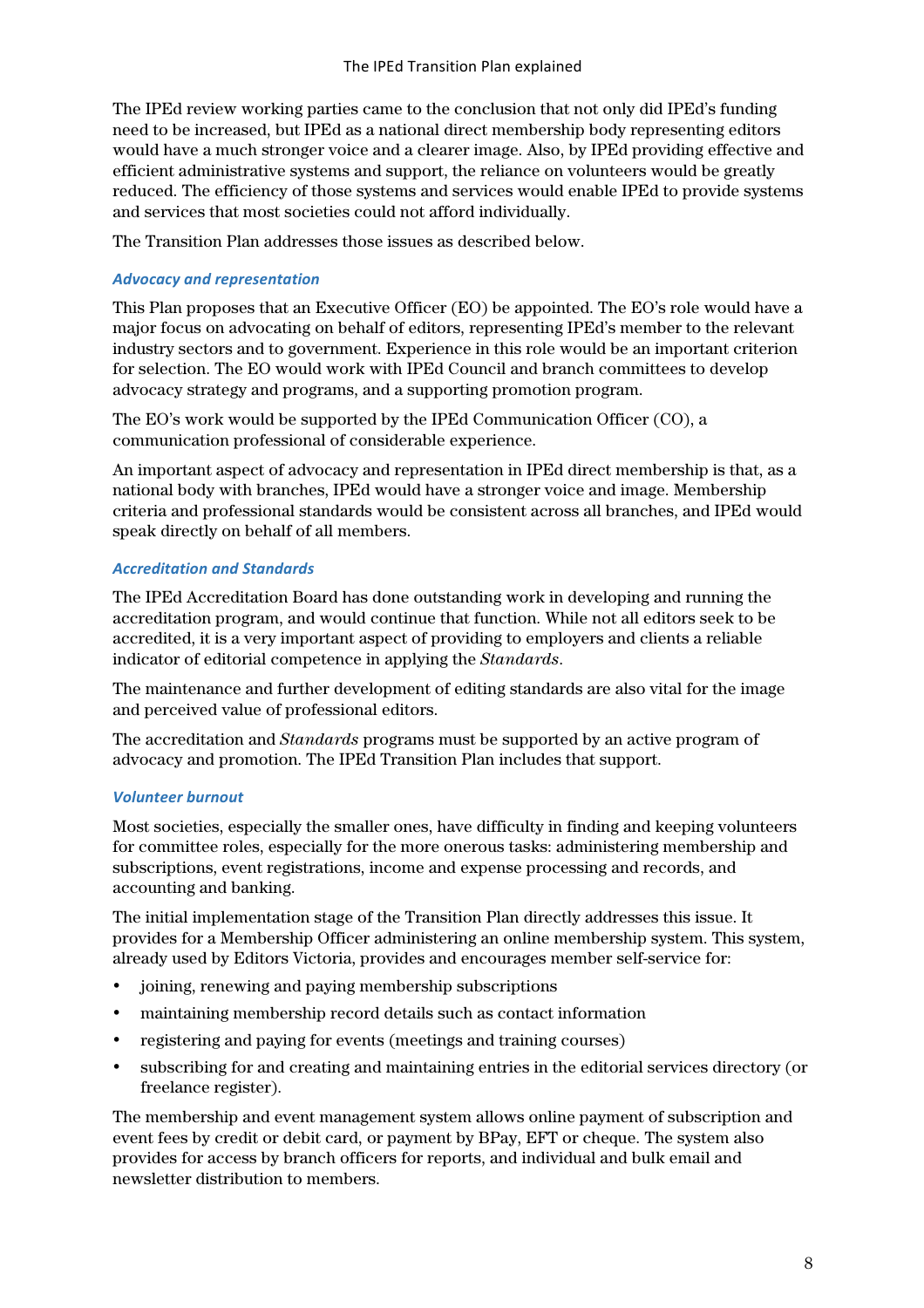The Transition Plan also provides a Finance Officer who would manage all income and expense processing, accounting and banking. Regular reports would be provided to the branch committees.

#### Later stages of **IPEd** development

With the foundation provided by the initial stage of implementing IPEd as a national direct membership professional body, there would be opportunity for IPEd and its members to further develop its functions and services.

IPEd and the branches could cooperate to plan the migration to a single IPEd website with branch sections and discussion forums, which would become the main IPEd communication channel.

Professional development (training and mentoring) could be supported by a national Professional Development Officer, coordinating and supporting the development of alternative methods of delivery of courses and workshops.

# **B.4 The new IPEd and branch structure**

The major change in the structure and governance of IPEd would be that all members would become direct members of the organisation, assigned to branches that replaced their predecessor societies. Members from a region that did not have a branch could be assigned to another branch or a holding branch until a branch or sub-branch was formed. All IPEd voting members would have a vote at IPEd general meetings.

Branches would operate much as the societies do today, except for being relieved of the administrative tasks discussed in the previous section. Branches could optionally retain their society name. Branches would continue to appoint councillors and Accreditation Board delegates.

IPEd could form additional branches. Branches could request the formation of sub-branches to serve members who were more physically remote.

IPEd's national structure would retain the existing standing committees: the Accreditation Board, Communication, Finance and Risk Management, and Professional Development. A Membership committee would be formed to oversee membership policy. The Secretary would continue to support the Council and act as Company Secretary.

The significant national change would be the contracting of additional staff officers. The Executive Officer would manage the national office, and have the advocacy responsibility previously described. A Membership Officer and Finance Officer would join the Communication Officer and Secretary.

# **B.5 Changes in IPEd functions and services**

The significant changes in IPEd functions and services in stage 1 of the transition would be:

- adding the EO's role in advocacy and representation as a major focus of their responsibilities
- adding the Membership Officer and support systems, and relieving branches of the administration of membership, subscriptions, event registrations and the ESD
- developing strong centralised communication channels to keep all members fully informed of activities, plans and relevant external news and information
- adding the Finance Officer, with branches being relieved of all income and expense processing and payments, accounting and banking tasks
- providing additional funding for promotion of IPEd members and services.

How these would work is described in Section 9 below.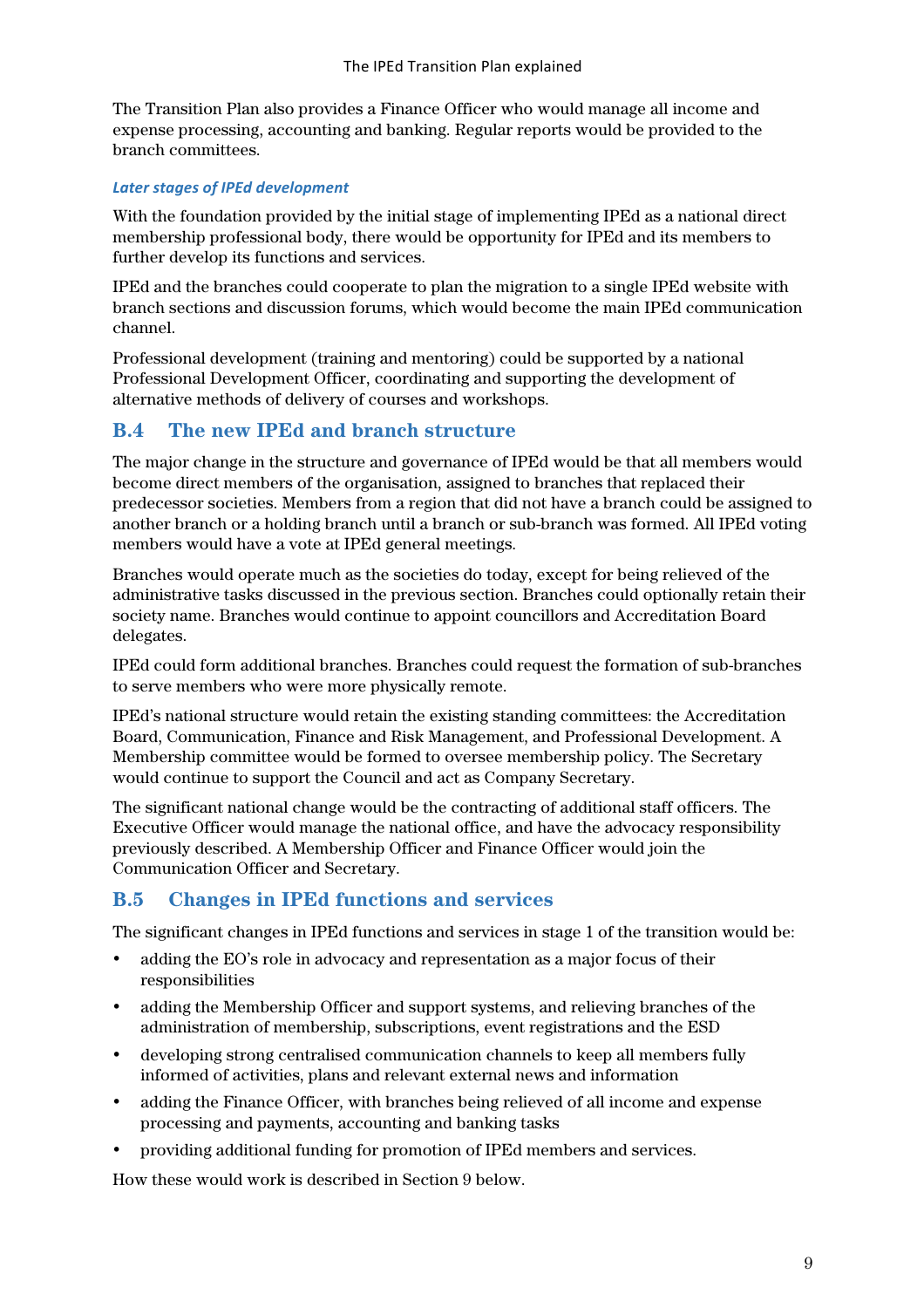## **B.6 The transfer of members**

On the Transition Date, all members of the participating societies will automatically be entitled to membership of IPEd, with the equivalent membership category defined in the Membership white paper. Members could then apply to change to a different category if they met the category criteria.

The participating societies will provide files of membership records, in a format that will be agreed with the software supplier, towards the end of the Transition Period. That will mean that the members have active membership records on the Transition Date.

Members will have the same membership anniversary date in IPEd as they did in their society. For example, a member whose society subscription was due for renewal on 1 July 2016 will have the same renewal date in IPEd.

Members whose society membership subscription term runs until any date after the Transition Date will carry a credit for the unexpired portion of their term. That credit will be applied against the IPEd subscription fee for the period until their subscription anniversary date. For example, a member whose society subscription was due for renewal on 1 January 2017, having paid a society fee of \$150, will have a \$75 credit against the IPEd subscription for the remaining six months of their term. If the annual IPEd fee for their category were \$180, the fee for the six months would be \$90 less the \$75 credit, and their IPEd fee until 1 January 2017 would be \$15.

The table below shows the IPEd membership categories, criteria and fees. Full details of criteria and documentation required is contained in the Membership structure white paper, and will be confirmed in Membership policies.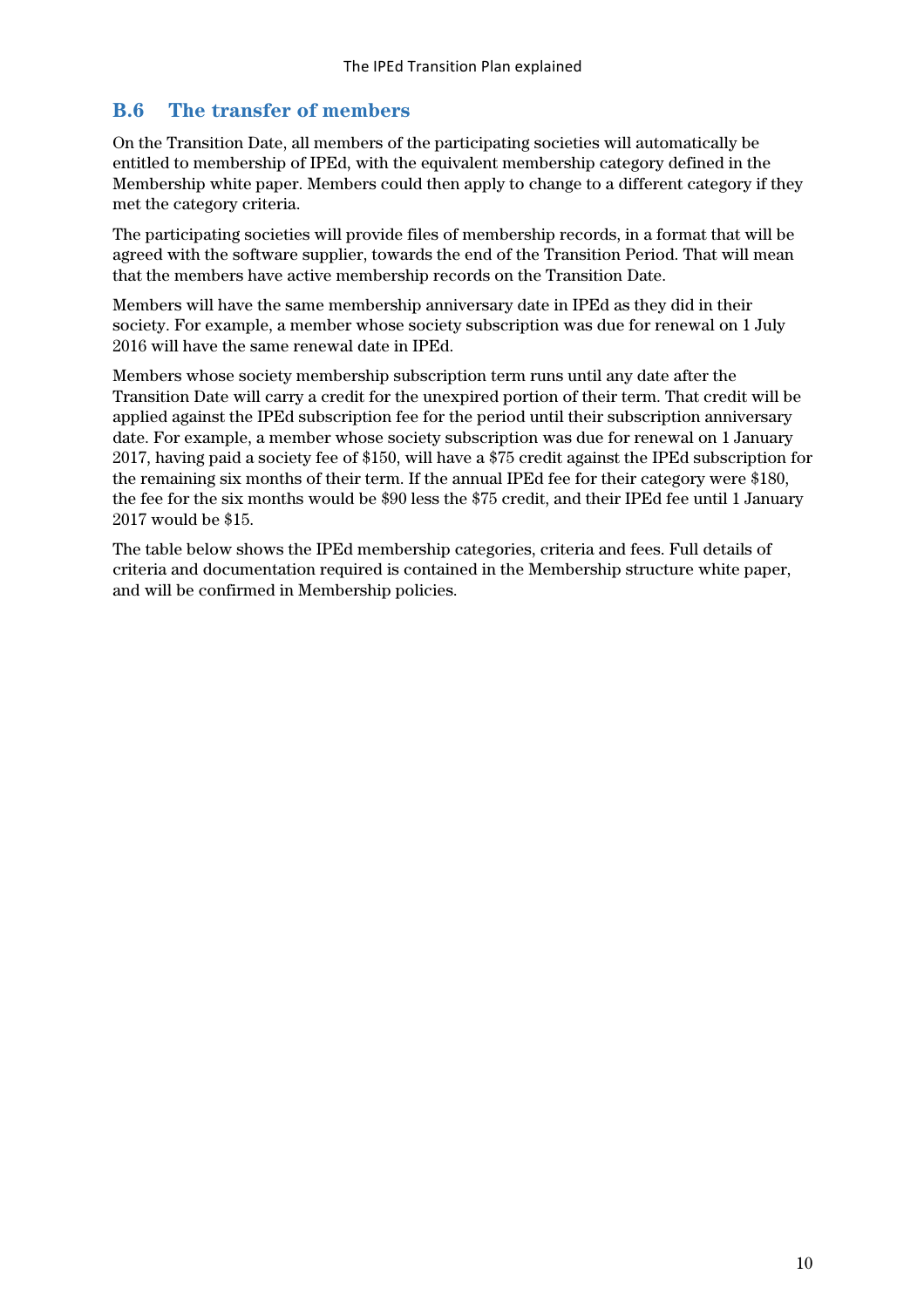## The IPEd Transition Plan explained

## *Membership categories*

| <b>Classification</b> | <b>Category</b> | <b>Subscription fee</b>                                                                  | <b>Criteria</b>                                                                                                                                                                                                                                                                                                      | <b>Documentation</b>                                                                             |
|-----------------------|-----------------|------------------------------------------------------------------------------------------|----------------------------------------------------------------------------------------------------------------------------------------------------------------------------------------------------------------------------------------------------------------------------------------------------------------------|--------------------------------------------------------------------------------------------------|
| Voting member         | Professional    | \$180                                                                                    | IPEd Accredited Editor, or                                                                                                                                                                                                                                                                                           | Checked against IPEd register                                                                    |
|                       |                 |                                                                                          | An eligible qualification, and cumulative work experience<br>equivalent to one year of full-time professional editing, and<br>continuation of substantial and regular work as a professional<br>editor, or                                                                                                           | Documentation of eligible<br>qualification<br>Curriculum vitae<br>Two work-related references    |
|                       |                 |                                                                                          | Cumulative work experience equivalent to two years of full-time<br>professional editing, and continuation of substantial and regular<br>work as a professional editor                                                                                                                                                | Curriculum vitae<br>Two work-related references                                                  |
| Voting member         | Honorary Life   | Nil                                                                                      | Members who have made significant contributions to their branch,<br>to IPEd or the editing profession, nominated by two Voting<br>members and endorsed by 75% of members present at any branch<br>general meeting and endorsed by IPEd Council, or nominated by<br>IPEd Council and endorsed by that member's branch | Statement of eligibility from<br>those members submitting<br>the nomination                      |
| Non-voting            | Associate       | \$135                                                                                    | Anyone with an interest in editing and publishing, or<br>A person whose work includes an element of editing, but who<br>does not meet Professional criteria, including substantial, regular<br>and ongoing editorial work                                                                                            | None                                                                                             |
| Non-voting            | Student         | \$65                                                                                     | Any student, full time or part time, enrolled in an eligible course,<br>and who is not eligible for Professional membership                                                                                                                                                                                          | Proof of current enrolment<br>(not a student card)<br>Curriculum vitae                           |
| Non-voting            | Corporate       | 2-3 editorial staff<br>\$360<br>4-6 editorial staff \$720<br>7-10 editorial staff \$1260 | Publishing companies and other businesses and organisations that<br>support the aims of IPEd                                                                                                                                                                                                                         | Documentation of the<br>number of editors employed<br>or under contract in-house in<br>Australia |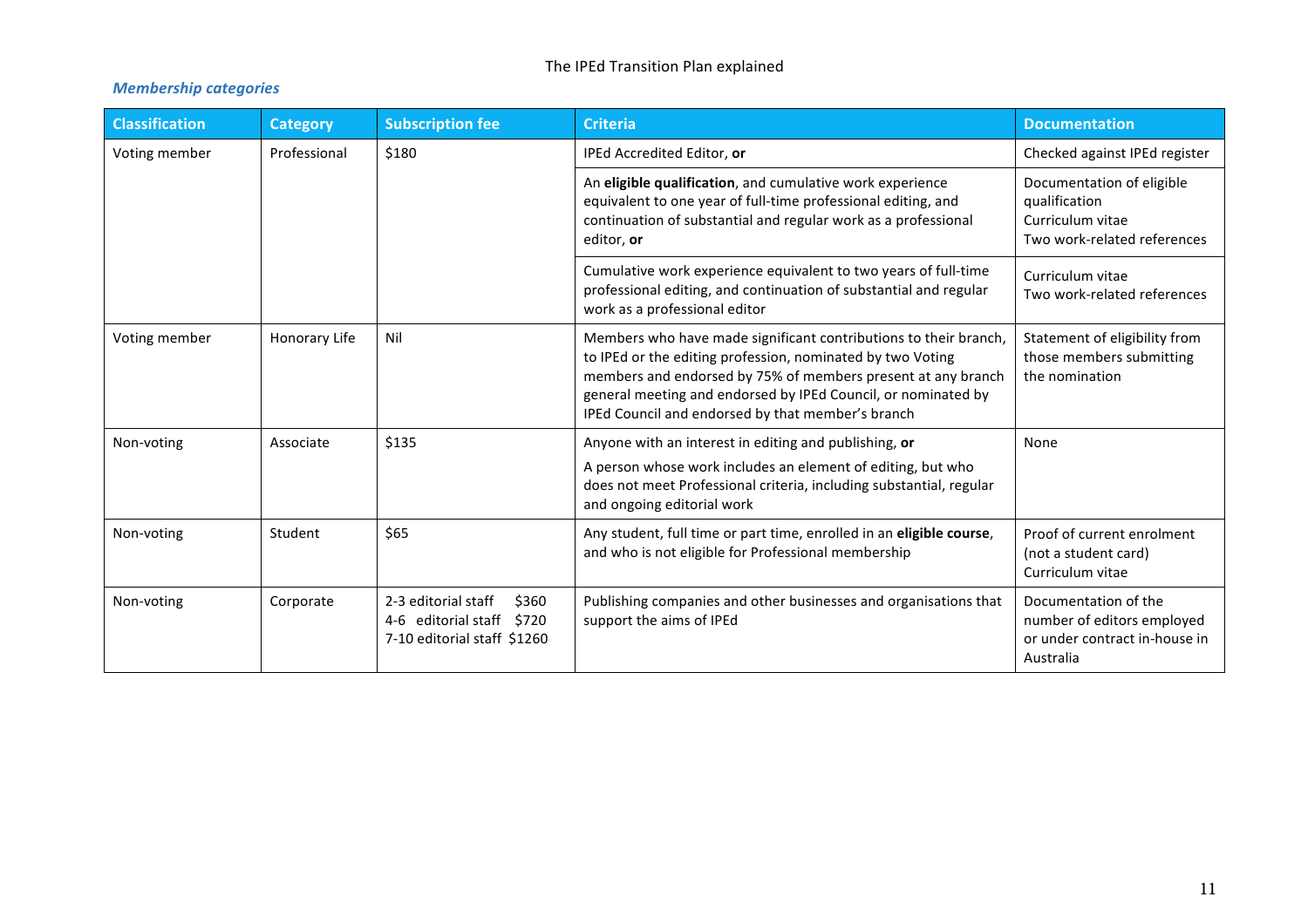#### *Concessional subscriptions*

The following concessional subscriptions would be available:

- Retired members, or those on at least six months leave: \$85
- Concession-card holders (eligible concession cards): \$65
- Hardship (considered on a case-by-case basis):  $$65$

Members applying for these subscriptions will need to submit a signed declaration, and a copy of their concession card if applicable. Details are provided in the Membership structure white paper, and will be confirmed in Membership policies.

# **B.7 How will it all work?**

#### *Branch operation*

Initially, a branch will be formed for each participating society. Each member of IPEd will be assigned to one branch, by default the branch that replaces their society. Members could transfer to another branch.

Members of categories in the voting classification may vote at both branch general meetings and IPEd general meetings. Members can participate in the events of other branches, but not vote in those branches.

The initial committee of each branch will be elected by its predecessor society members, and the society will also appoint the initial branch IPEd councillor, alternate councillor, if desired, and Accreditation Board delegate. Subsequently, as with current societies, branch members will elect their committee. Branch committees will be able to appoint their IPEd councillor, an alternate councillor and an Accreditation Board delegate after the term of the initial council.

Branch committees will plan and manage the branch activity program, as they do now. They will prepare annual budgets. Branches will be relieved of the tasks of administering membership records, subscription renewals and payments, the editorial services directory (ESD), event registrations, the payment of suppliers and other expenses, and accounting and banking. The national office staff will do all of those tasks, while branch committees will have access to information and reports on membership, event bookings, ESD subscribers, and branch financial reports.

IPEd will continue the subsidisation of branch training and mentorship programs, with the aim of making these services as equally accessible as possible across all branches.

Branches will be able to propose the formation of sub-branches to serve more remote members.

#### *Membership system, events and the ESD*

The membership system has an online member portal, through which:

- new members may apply and provide documentation
- existing members may review and update their details
- members may renew subscriptions
- book and pay for events
- subscribe to the ESD (if eligible) and enter and maintain their directory entry
- pay outstanding subscriptions and invoices
- access members-only information.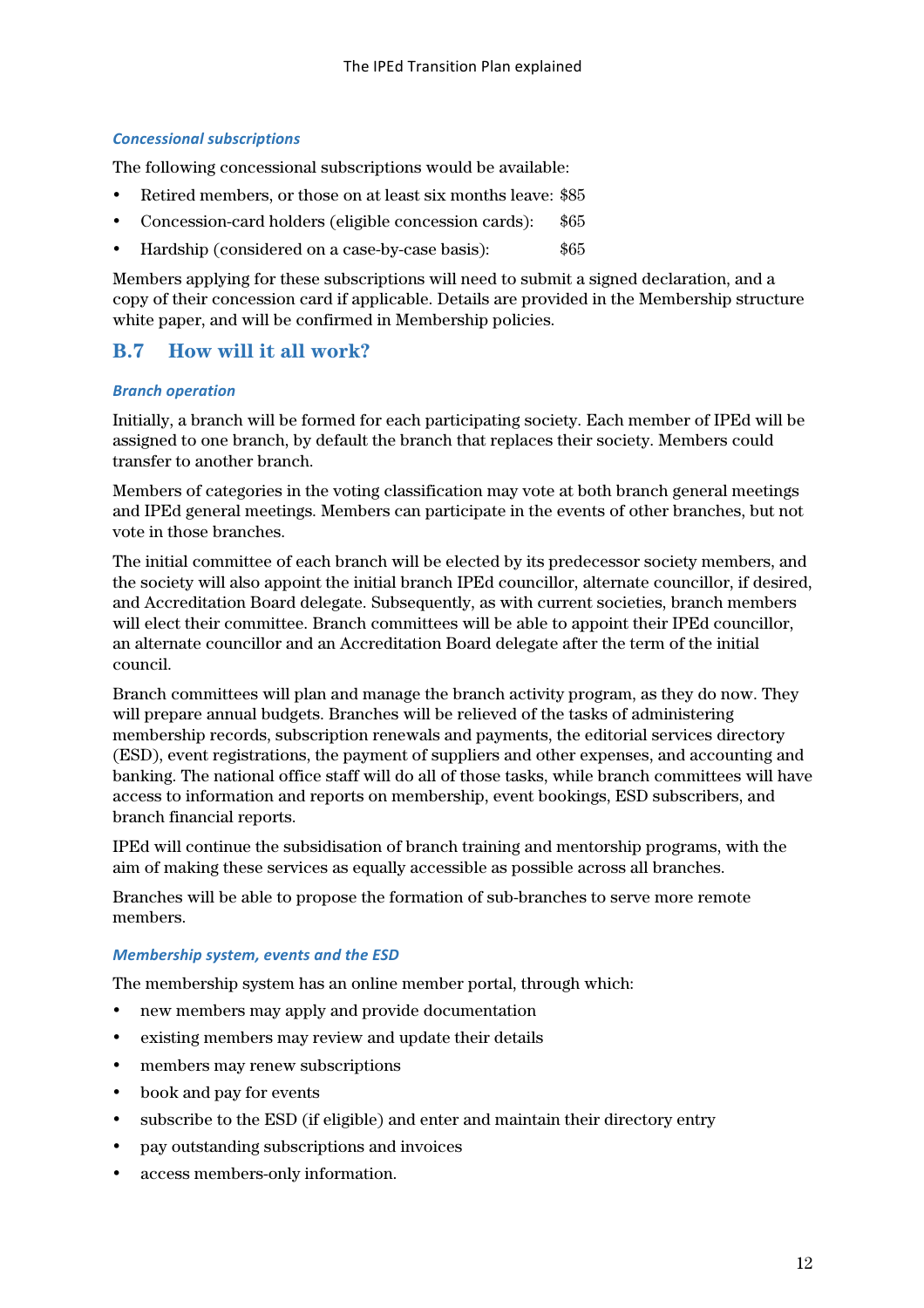In the initial stage of IPEd's operation as a direct membership organisation, IPEd and the branches will retain their existing websites, each of which will have links to the membership system for the functions above. Branch websites will be rebranded to reflect the IPEd relationship, but branches will have the option to retain their society's name. The membership system pages, already used by Editors Victoria, will be rebranded as an IPEd system. However, as the website will be the primary information channel for IPEd members, the Communication Officer will prioritise the migration of relevant information from branch sites.

### *Accounting and banking*

The IPEd national office will do all accounting and banking. All income will go into the IPEd bank account. Branches, as they incur expenses for the committee and branch activities, will email approved invoices and expense claims to the national finance officer for payment.

IPEd has a delegated financial authority policy, with approval limits for branches, the executive officer and the council. Those limits will be maintained at levels that ensure that all usual branch expenses can be approved by the branch committee.

The finance officer and accounting system will provide regular and ad hoc financial reports to the council and to branch committees, including actual income and expenses compared with those budgeted.

## **The IPEd Council and the Executive Officer**

The IPEd Council will continue to operate as it does now, except that day-to-day management of IPEd's operations will be delegated to the Executive Officer (EO). The EO will manage the contract staff of the national office. The main responsibilities of the EO during the initial year of operation will be to:

- maintain open communication with branch committees, so that IPEd's procedures and systems are most effective in supporting the branches
- work with the council and branch presidents to promote the new body to the publishing and media sectors and government
- work with the council to plan an ongoing advocacy and representation program to establish IPEd as a strong national voice for editors
- lead the planning of further stages in the development of IPEd services and functions for members.

#### *IPEd general meetings*

With direct membership, the nature of members' general meetings and decision-making will be very different. Every member of a category in the voting classification will have a direct vote in general meetings and ballots. Members, according to the constitution, will be able to bring business before general meetings.

With a national membership, alternative methods of holding general meetings will be necessary. These are likely to include webinars, and arrangements that allow both individuals and groups of members at multiple locations to participate in general meetings. Electronic ballots will also be useful in ensuring the broadest participation in voting in an efficient manner.

## **B.8 What will change for members?**

The significant changes for members of IPEd, compared with society membership, will be:

• IPEd will have a more prominent image and a stronger voice on behalf of editors, through advocacy and representation programs.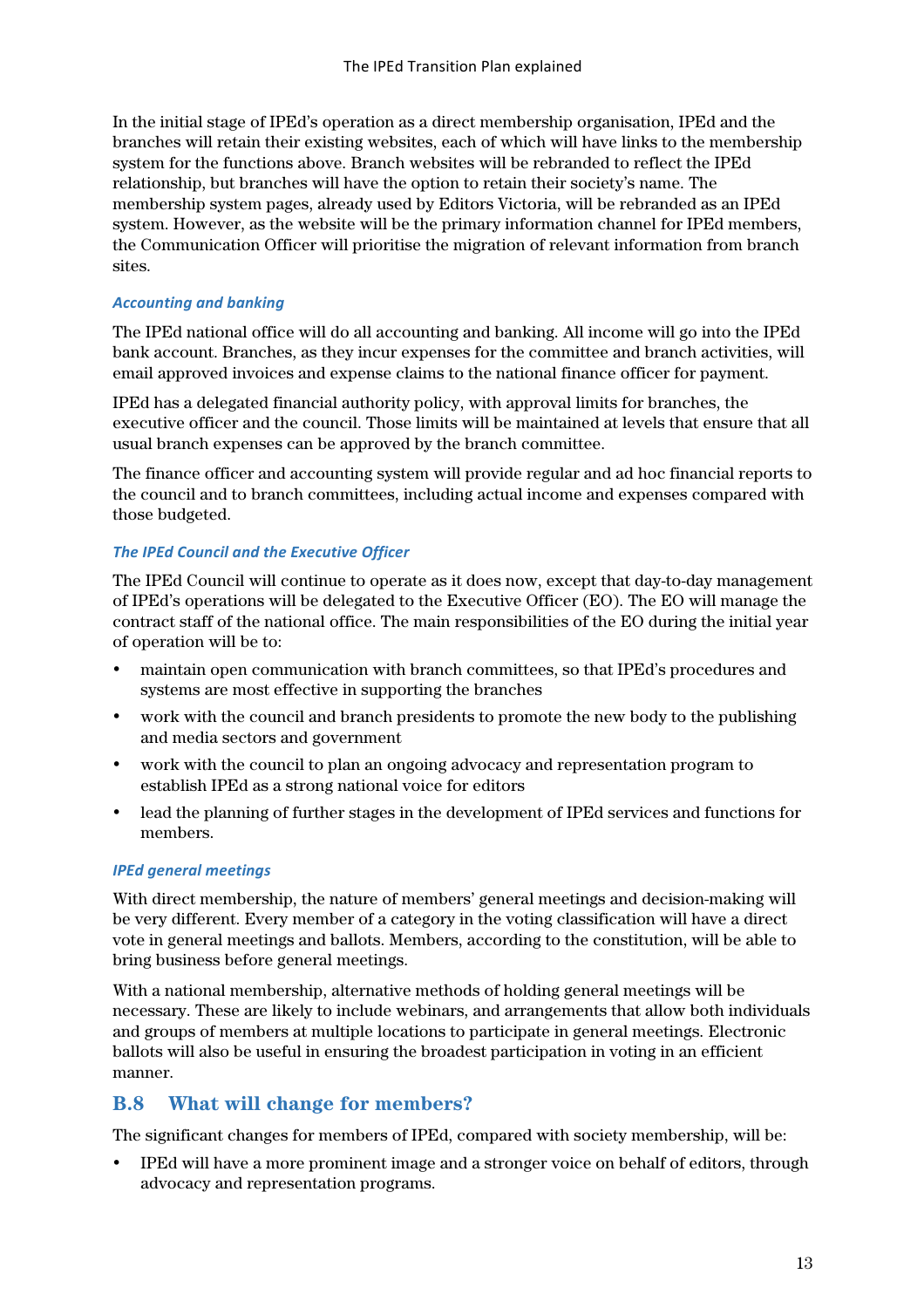- Member editors will benefit through IPEd providing consistency in membership criteria, promotion of accreditation, and editorial and ethical standards.
- Through the efficiencies of shared, national systems and services, IPEd will be able to provide adequate funding of standards development and maintenance, training and mentoring.
- IPEd will provide more equal services, including equity of access to services across the branches.
- The national editorial services directory will be more prominent and better promoted.
- The membership system will enable convenient self-service to members for subscriptions, event registration and the ESD.
- Through national support and services, branch members will be relieved of the more onerous administrative tasks, resulting in less volunteer burnout.
- The national body and communication services will enable greater communication, networking and sharing of ideas across the branches.

## **B.9 Disadvantages and risks**

Most disadvantages and risks of the IPEd Transition plan for members are largely matters of perception.

Some members of societies that have accumulated surplus funds might not wish to lose control of them. Funds contributed by the former societies would be important in building a strong national organisation that properly represents its members. Societies would have the option to reserve some of their accumulated funds for purposes to be determined by the successor branch.

Some society members may feel that, by becoming members of the national organisation, they would lose the identity and culture of their society. In developing the Transition Plan, care has been taken to leave branch committees the flexibility to run local activities as they do now, while being supported by better systems and national administrative support. With centralised membership and strong communication, branches will, over time, work more closely and develop better networks than has been possible with the current structure.

Members of larger branches may feel they are at a disadvantage because IPEd has a policy to subsidise professional development, particularly for smaller branches. The aim will in fact be to encourage broader access to all training and mentoring activities, and develop alternative delivery methods, such as webinars, that will provide all members with access to more professional development, regardless of location.

There is a risk that, if a sufficient number of societies approve the Transition Plan, and it goes ahead, some societies might not approve the Plan and cease to be members of IPEd. Any society, in that circumstance, would have the option to reconsider their decision. If they maintain their disapproval, individual members of such a society could choose to join the new IPEd.

Finally, there is also the chance, not insignificant, that not enough societies' members vote in favour of the plan, and it fails to be approved. That would leave IPEd with the same issues as it has presently. It could also damage IPEd's reputation and standing. In that case, IPEd and the societies would need to reconsider other options. This circumstance is discussed further in section B.10, Consequences if the Plan is not approved.

# **B.10 Consequences if the Plan is not approved**

If the IPEd Transition Plan is not approved, IPEd and the societies will need to reconsider how the current shortcomings and issues in IPEd's operation can be addressed, not least of which would be the inadequate funding for the core functions of IPEd.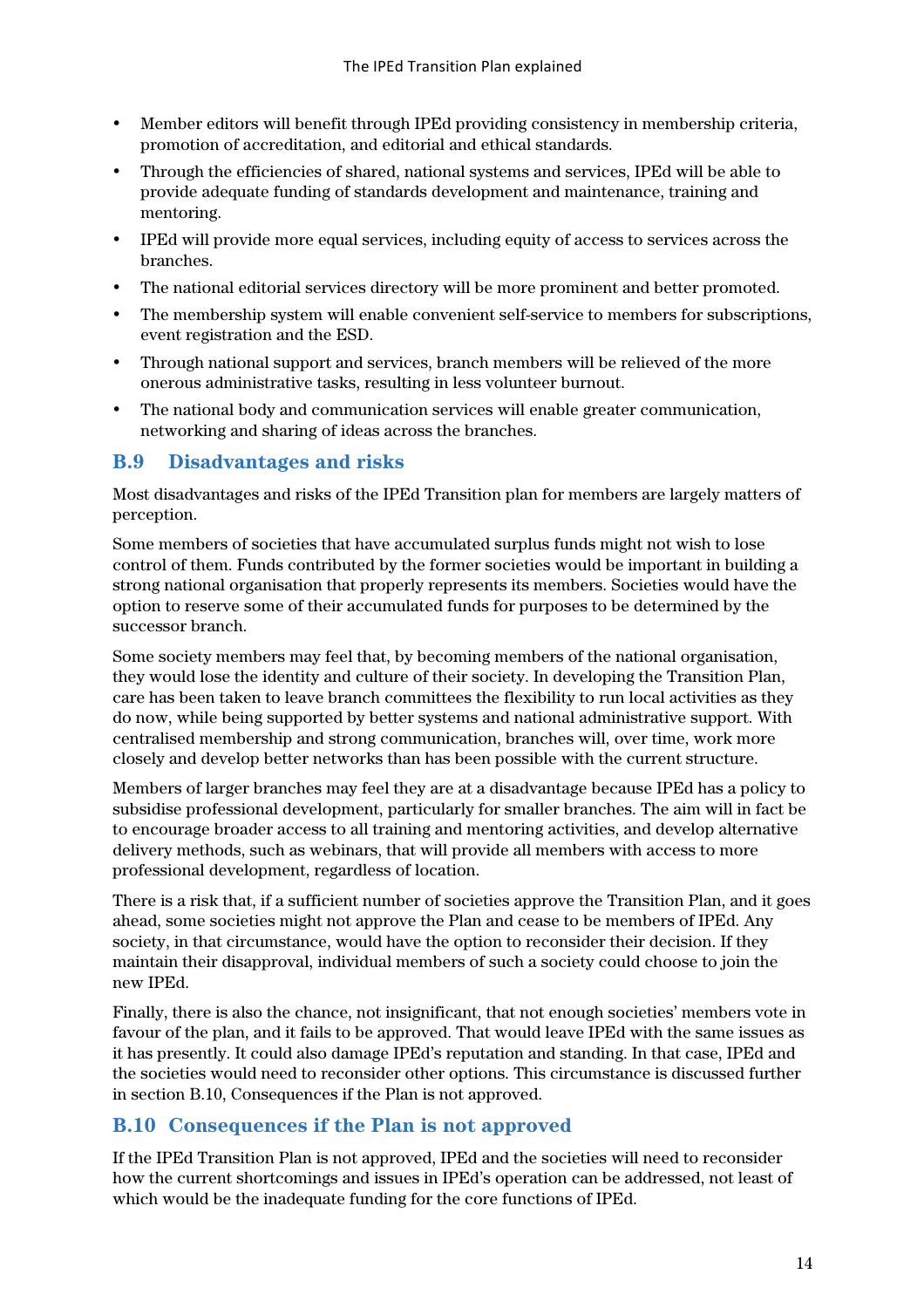Not all of the work done by the five IPEd working parties during the IPEd review will have been in vain. This work has provided a great deal of insight into the functions and relationships of the societies and IPEd. How this knowledge is then applied for the betterment of IPEd and the societies will be a matters for further negotiation.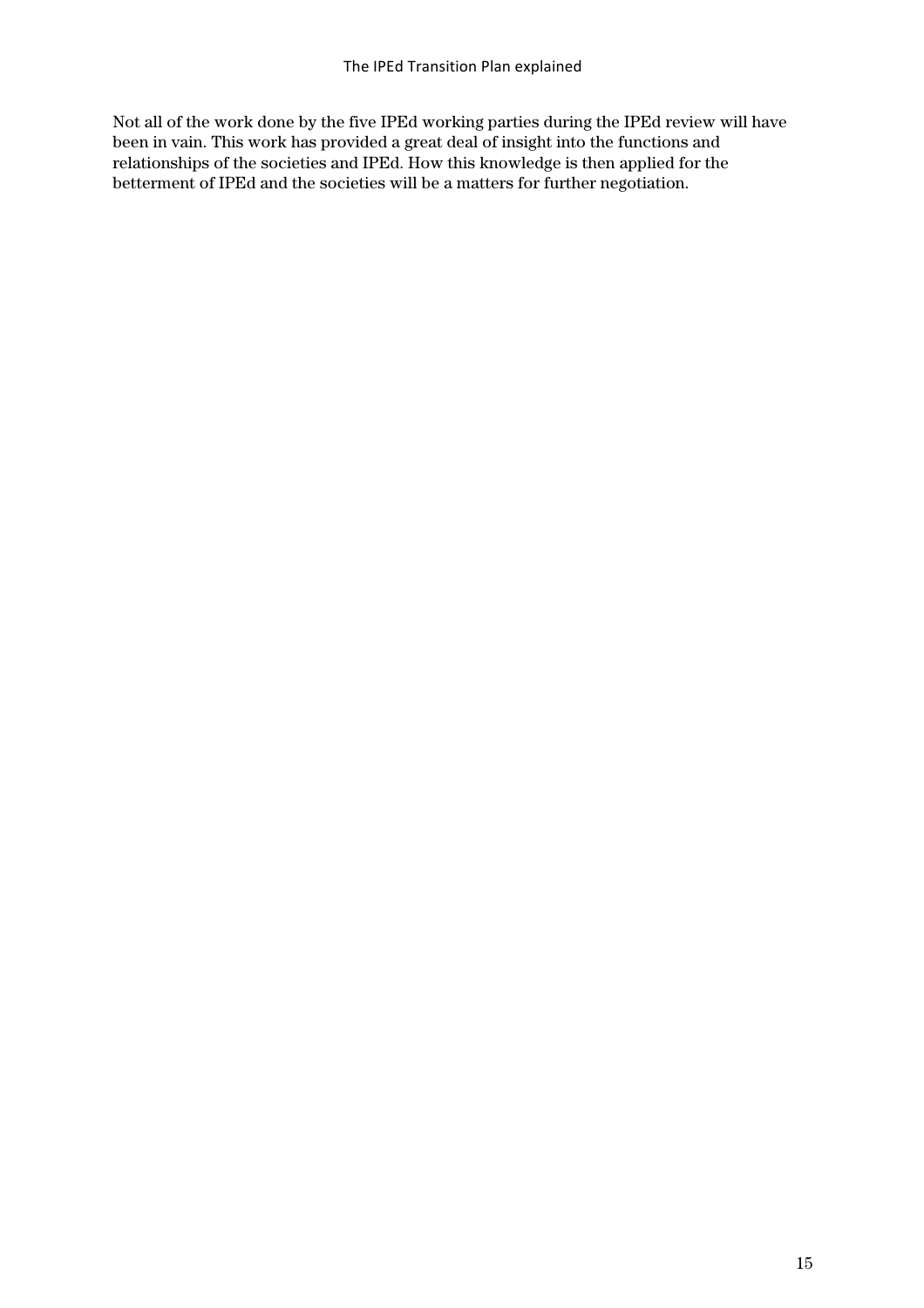# **C. FINANCIAL OVERVIEW**

An indicative budget for the financial year 1 July 2016 – 30 June 2017 is summarised below. An accreditation exam is not planned for the financial year. The expense portion of the budget was developed from the historical financial results of the current IPEd, with the addition of the costs of the additional contract staff, the membership system and other national systems. To that was added the costs of branch activities, based on financial information for the current societies.

For income, the membership makeup of the current societies (member numbers by category) and the proposed IPEd membership fees were used. Then, 75% of that income was taken as the membership fee income for IPEd in the financial year. This is to provide a conservative income projection, allowing for the possibility that not all societies may vote to participate in the new IPEd, and there may be some attrition in participating society membership. If most societies participate in the transition, and most society members retain IPEd membership, income would increase.

| <b>INCOME</b>                      |           |           |
|------------------------------------|-----------|-----------|
| <b>Accreditation income</b>        |           | \$7,200   |
| <b>Other IPEd income</b>           |           |           |
| > Bank Interest                    | \$5,000   |           |
| > Membership fees                  | \$182,086 |           |
| > Editorial Services Directory     | \$16,000  |           |
| > Copyright and other              | \$2,000   |           |
| > Branch meetings                  | \$9,000   |           |
| > Branch Prof. development         | \$125,250 |           |
| <b>Total Other IPEd income</b>     |           | \$339,336 |
| <b>Total Income</b>                |           | \$346,536 |
| <b>LESS OPERATING EXPENSES</b>     |           |           |
| <b>Accreditation expense</b>       |           | \$14,200  |
| <b>Branches</b>                    |           |           |
| > Branch committees                | \$35,000  |           |
| > Branch general                   | \$20,000  |           |
| > Branch meetings                  | \$13,250  |           |
| <b>Total Branch expense</b>        |           | \$68,250  |
| <b>Communication</b>               |           |           |
| > Communication officer            | \$14,400  |           |
| > Website manager                  | \$7,200   |           |
| > Other communication              | \$4,000   |           |
| <b>Total communication expense</b> |           | \$25,600  |
| Council                            |           |           |
| > Council expenses                 | \$7,600   |           |
| > Company Secretary                | \$20,000  |           |
| <b>Total Council expense</b>       |           | \$27,600  |
| <b>General &amp; finance</b>       |           | \$10,800  |
| <b>National office</b>             |           |           |
| > Executive officer                | \$28,500  |           |
| > Membership Officer               | \$18,000  |           |